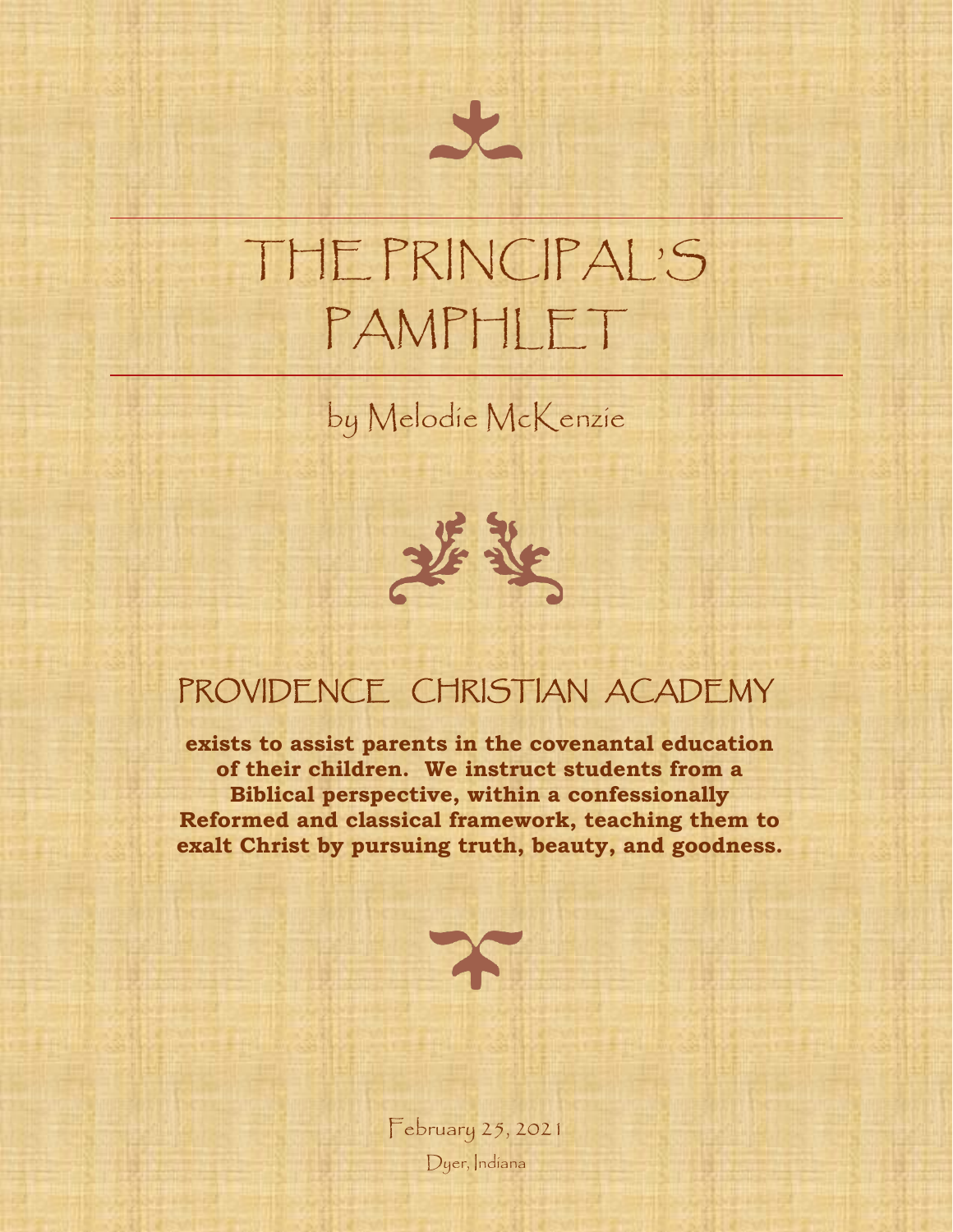## School Teacher Warriors

In trying times as the difficult days in which we're living, the great hymn of the faith, "A Mighty Fortress is our God," is a great comfort. Verse three reminds us that even when the enemy of our souls rages on and seems to rule the world, we will not fear. The conquering  $K$ ing has gone before and won the victory. Even though we are still on this earth engaged in battle, we know the final outcome.

At other times of history and in some great kingdoms, the end was not expected to occur the way it did. Take Rome for example. The Roman Empire was one of the greatest ever on the face of this earth. Even in those ancient days, they built aqueducts to carry fresh water. They made cement and used it to build pilons even under water for bridges—which even today cannot be replicated with the same materials and tools that were available at that time. Their education and learning were of such note that our modern classical schools are still harkening back to them.

Then, it all ended abruptly. (Read about this in Augustine's  $C$ ity of  $God$ .) In just a few decades, they went from clean, efficient drinking water to plague-ridden filth; from civilization to chaos; from one of the heights of education to centuries of little to no education. All this was lost because of barbarians.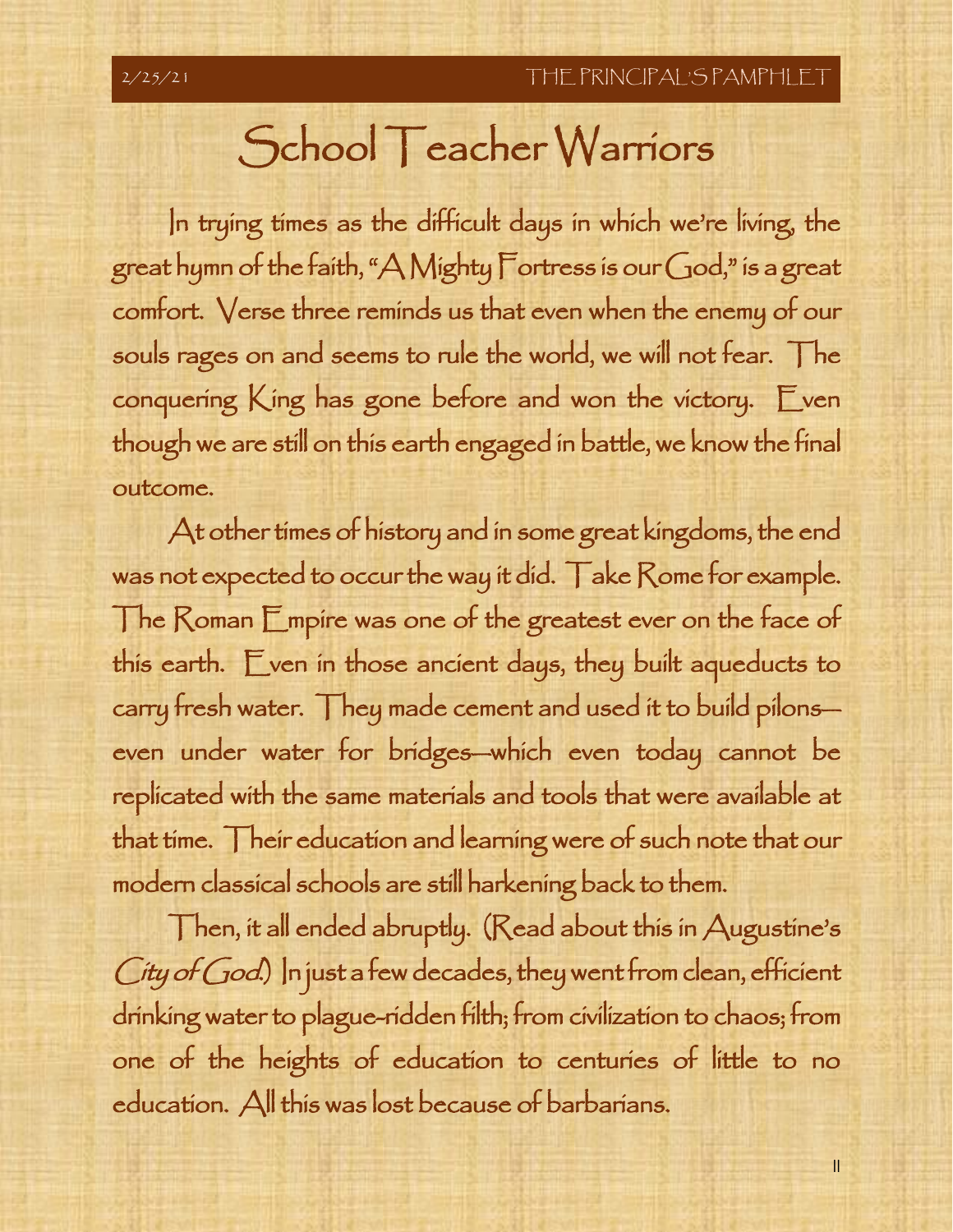III

Today's outlook also seems quite bleak in another nation who aspires to greatness. There is little listening and understanding of one another. Truth is hard to find. The views of some are forced on others. People are confused about matters as simple as gender. We see pending legal action against the Church.

For these reasons (and others), you have chosen not to depend on the government for the education of your children. You recognize that education is a daily battle over the minds of our youth. In Romans 12:2, Paul warns:

> "Do not be conformed to this world, but be transformed by the renewal of your mind, that by testing you may discern what is the will of God, what is good and acceptable and perfect."

> > John 1:14a

There are subtle ways that the world ekes its way even into our Christian circles, lives, and school. We guard ourselves by having our minds transformed by the Spirit.

Now, I return to my opening premise that we're in a battle. Our teachers are warriors against the wiles of the devil, and they are training your Covenant youth to stand beside them in this battle. First, our children must be taught to know the truth inside

 $\overline{a}$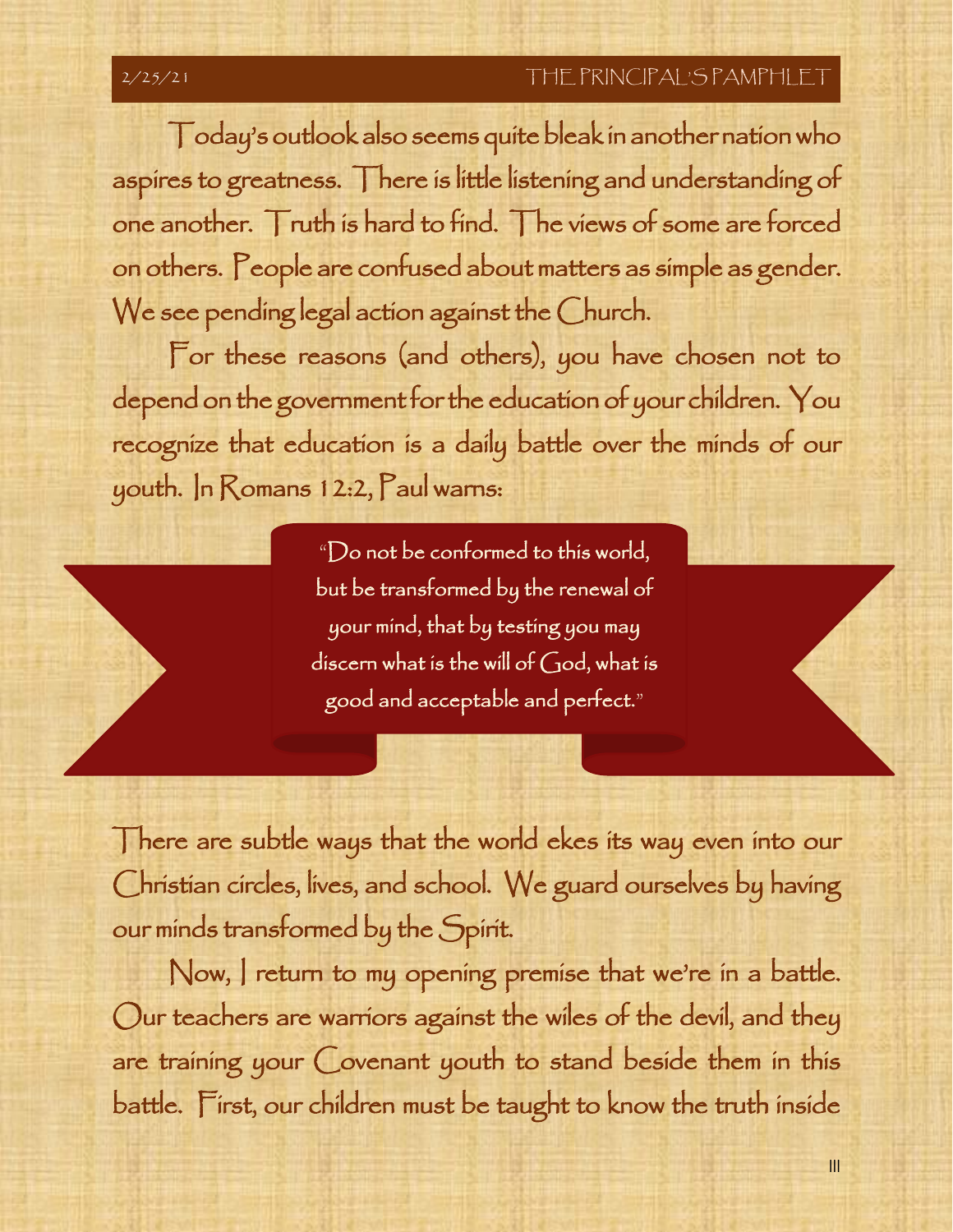and out to the point that they are saturated in what is right. This knowledge must then settle into their hearts by intense study of what it means in every nuance. Lastly, the children are taught to apply this to their lives in practicality—living what they've been taught. In this way, truth travels from their heads to their hearts and out their hands.

Thankfully, we are not alone. Our great King has gone before us and sits on the throne of conquest. He calls us to follow Him with boldness. We pray for you families as you rear your children for this battle. Please faithfully lift our teachers before the Throne of Grace that we may not lose heart but stand firm till the end. May the Lord be with us!

> "God is our refuge and strength, a very present help in trouble.

Come, behold the works of the Lord, how he has brought desolations on the earth. He makes wars cease to the end of the earth; he breaks the bow and shatters the spear; he burns the chariots with fire. 'Be still, and know that I am God. I will be exalted among the nations, I will be exalted in the earth!' The Lord of hosts is with us; the God of Jacob is our fortress. Selah"

∼ Psalm 46:1, 8-11

IV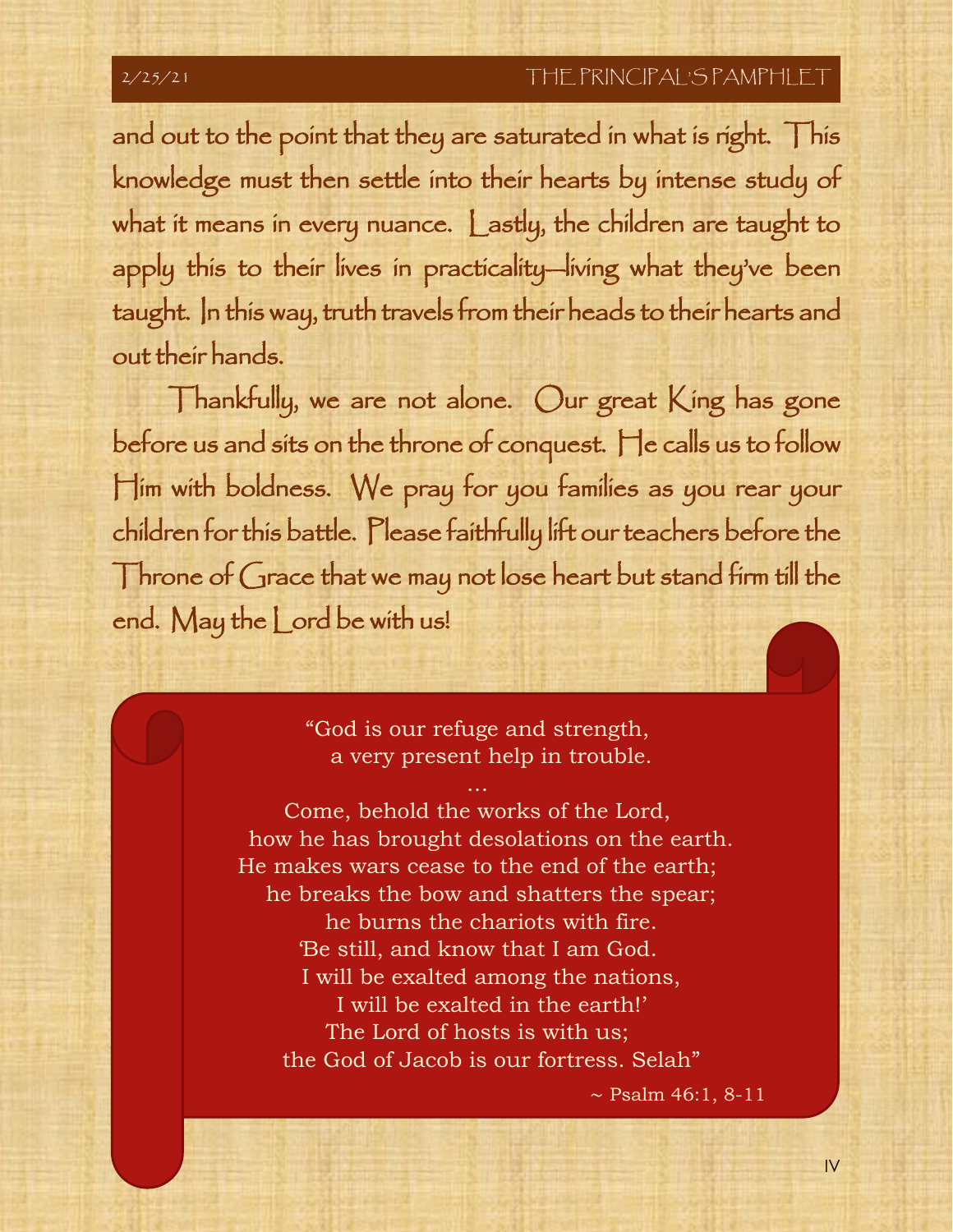V

# Truth Learned and Applied

Each school day is filled with truth taught across the subject areas. Ratios are compared to form proportions, landscape and portrait are contrasted, ambulo is conjugated, Shakespeare lines are memorized, notes are sung, thinking skills are practiced, sight words are memorized, etc. Just like the Village Blacksmith, the students attempt much and accomplish much throughout their days here and likely come home very tired and worthy of rest.

We don't stop with just teaching truth. Gaining knowledge is of little use if it is not used to a good benefit. One of the most practical ways that the students apply what they've learned is through daily recess. What they've learned in history class about

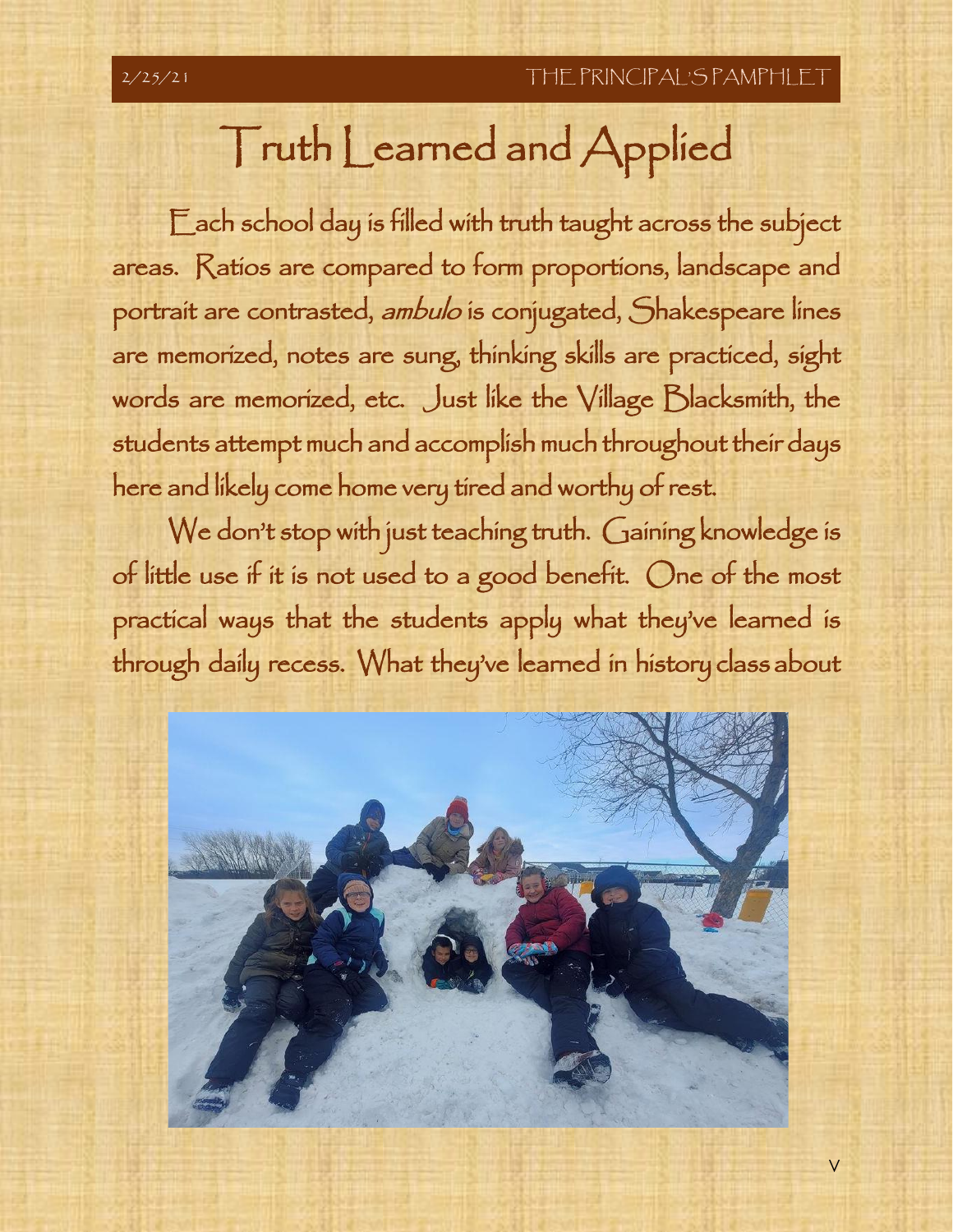how peoples interact when facing differences between themselves can be applied (hopefully to the good). For example, when a hobbit hole finely crafted in the snow crumbles into ruin, how will differing parties sort out why this happened, if there is fault, if it was accidental, what should be done, how to recover peace between themselves, etc.? These smaller interactions are shaping how they will interact with one another in the church of God.

Another way we help the older students shape and apply knowledge is with lunch discussions. We've had various topics most often on applying a given virtue while avoiding its paired vices. One time, we had a  $5^{\text{th}}$  –  $8^{\text{th}}$  boys' lunch one day and  $5^{\text{th}}$  –  $8^{\text{th}}$  girls' lunch another day. This gave Liz, Louise, and me a chance to zero in to more specifics with our coaching. For the girls, we discussed supporting our friends while also helping them not to stay in their distress but shift their minds to what is true, honest, just, pure, lovely, and of good report. We also discussed not being overly judgmental of the boys when they are not typically at the same level of maturity as girls at this age. We reminded them that our boys grow to be brave men to lead and defend their families. For the boys, Mrs. Wright challenged them to be warrior poets. While it is common to love destroying things, this is a gift of God to them as they will one day be destroying the strongholds of the devil. It is essential to learn to hone and point their passions in the right direction. We

VI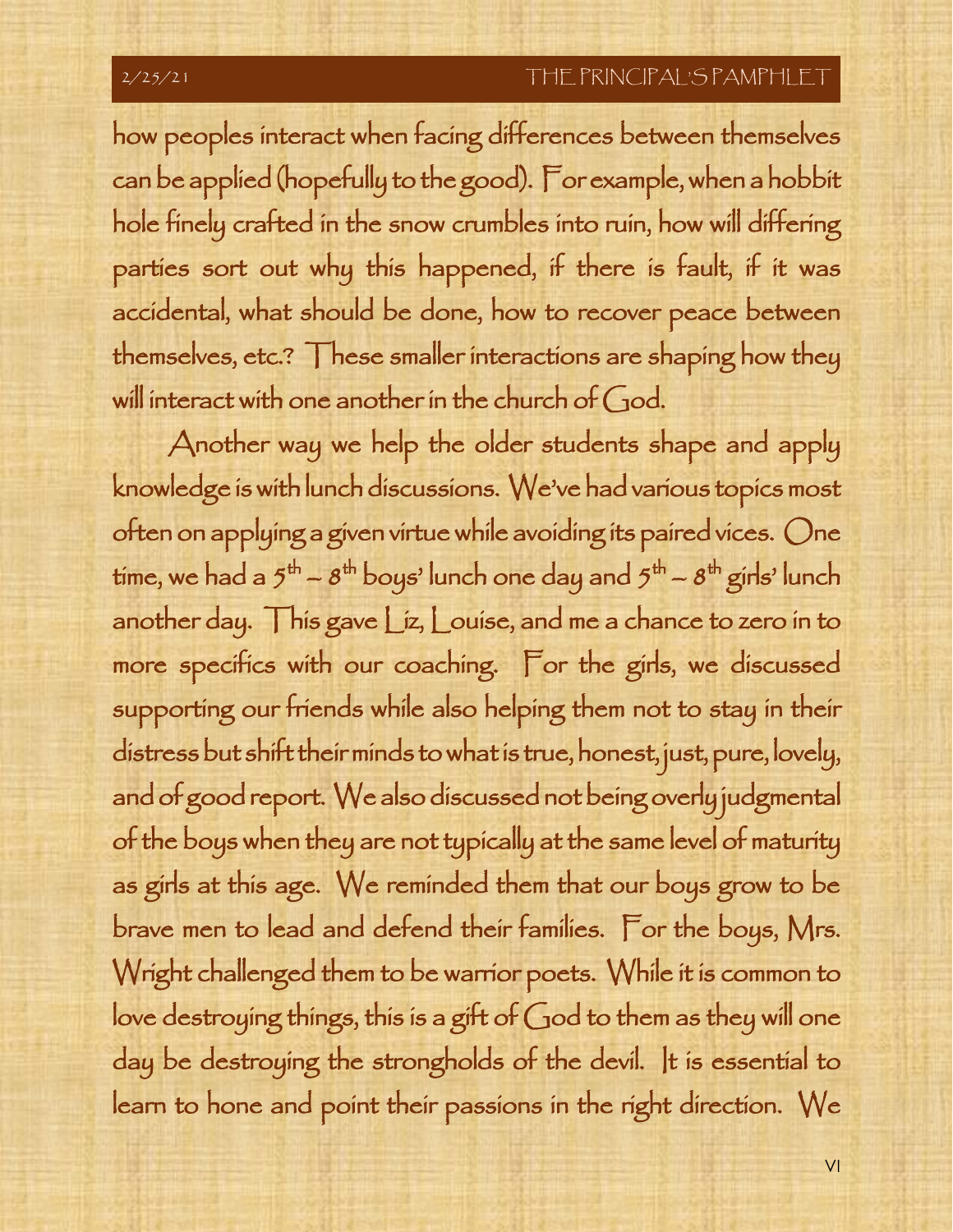discussed how King David and Tolkien's Aragorn are two examples of mighty men who were also gifted poets and wise souls.

One last example of how we are applying truth is in our care for the building, desks, textbooks, etc. that we use in school. We show good stewardship because these things are within our care for a measured amount of time. We also steward our time, using it wisely since it is another gift from God.

It is the mission of our school that as truth is learned and education occurs that it is also applied. We look for results of children who grow to pursue truth, beauty, and goodness on their own. We want them to love learning and to know how to apply their thinking skills across the broad spectrum of their lives.

Music studies harmonize with every core discipline of the curriculum: the music of various periods vocalizes the movements of history, the formal structures of music correspond to the formal structures of poetry, the theory of music applies principles of mathematics, the physics of music makes audible the laws of science.

– Lindsey Brigham Knott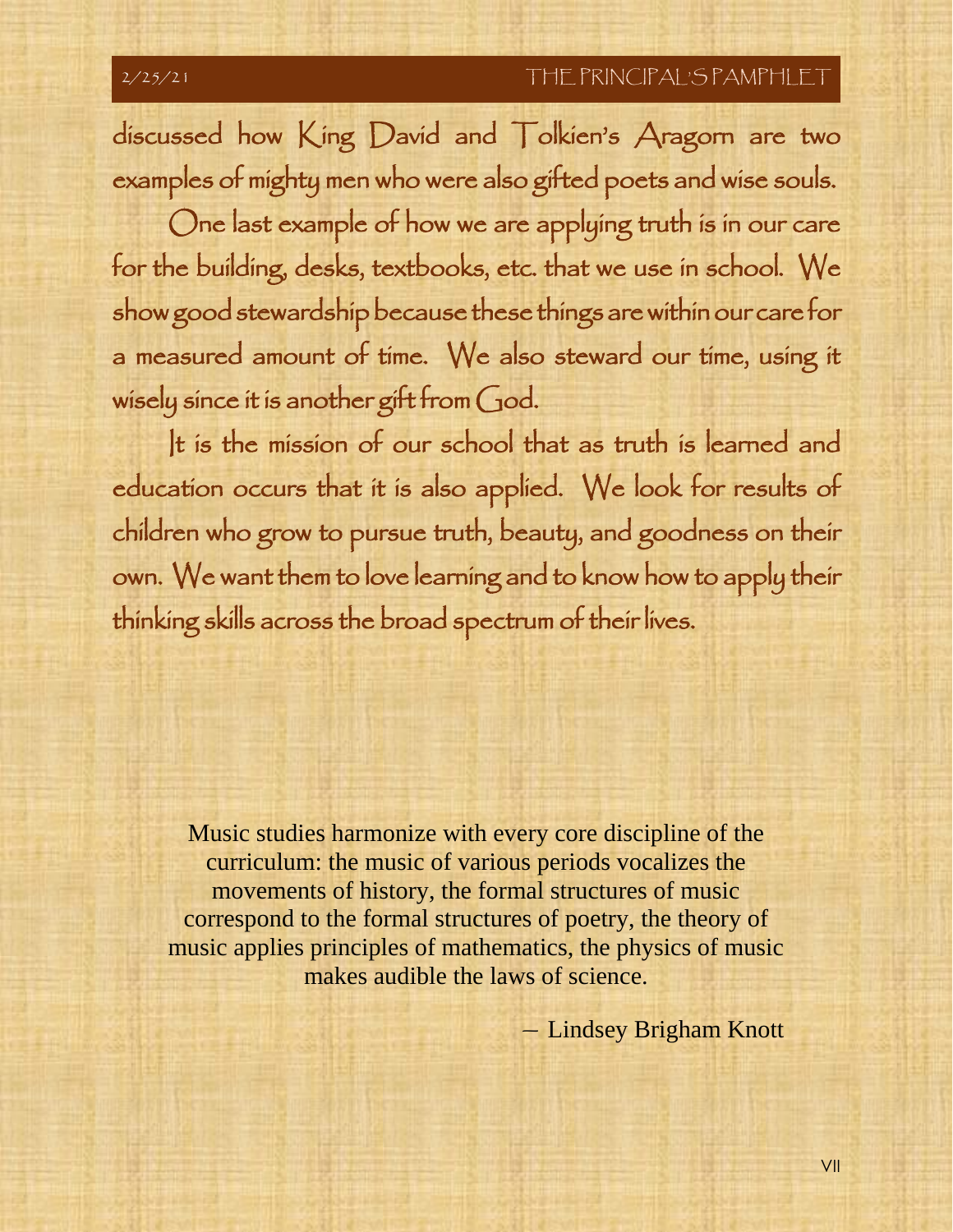## Sights and Sounds at Providence

- ❖ January Chapel: Rev. Roets from Redeemer URC spoke to us this month. He began by having us think of the pictures that the Scriptures give us of Jesus like our Savior and our Redeemer. We were made in His likeness, but then broken by the fall. Satan tempted  $\bigwedge$ dam and  $\bigcup$ ve to be seemingly more than what they were, but really he was tempting them to be different than what they were made to be. The world tempts us to create our own identity, but instead we remember that our identity is already made in God to be like Christ. We are like a vase that was broken beyond repair but has been expertly put back together by a professional restorer.
- ❖ February Chapel: This month, we had Rev. Marcusse from Oak Glen for chapel. He introduced us to our Colossians passage with a word picture. The students were asked to think about when they've come back from a fun day at the beach. As they enter the house, they take off all their old sandy beach clothes so as not to bring all that sand in with them. Imagine, though, if we don't want to put off the old clothes, but we like them better than clean clothes. Colossians directs us to put off the old man and to put on the new man. This is a pointed choice to be like Christ and not to cling to our sin.
- $\cdot$  Challenger Learning Center: The  $5<sup>th</sup> 8<sup>th</sup>$  grade had a terrific time on their science lab field trip. The students participated in activities geared to learn about what life is like in space. They tried to screw bolts wearing gloves, add up how many calories they'd need in a space diet, try out the effects of pressure on whipped cream, and other instructional, fun endeavors.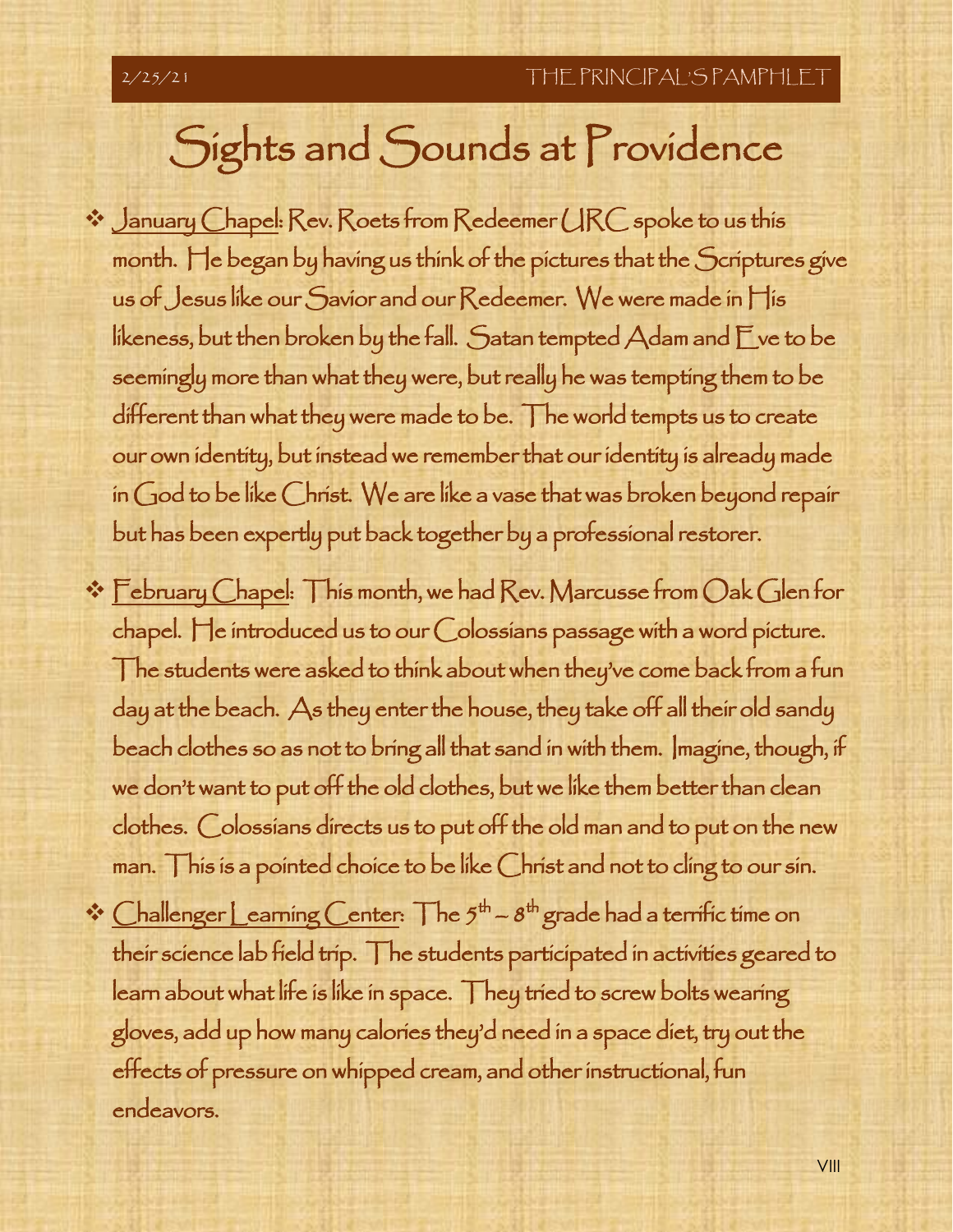## Announcements

- ❖ Calendar: The new calendar for the 2021 2022 school year has been adopted and is attached with this newsletter. It continues with all our normal patterns and plans.
- $\cdot$  Science Fair: For the last several months, the 6<sup>th</sup> 8<sup>th</sup> graders have been working on their own individual science fair projects. They are completing the final touches and finishing up their experiments, observations, and displays in order to present their reports to the school. Please join us on Thursday and Friday mornings, March 11 & 12 from 8:25 – 9:15 am for our second triennial Science Fair.
- $\cdot$  Field Trip: The K  $-4^{\text{th}}$  graders have a field trip! On Thursday, March 18, they'll head over to Deep River County Parks for their Maple Syrup Time interactive day. They'll get to see how trees are tapped, what they do to turn the sap into syrup, and how the French traders made maple sugar. Then, they'll get to taste a little.
- ❖ Standardized Tests: During the week of March 22, we'll be administering the lowa Basic T ests to the 2<sup>nd</sup> –  $s^{\text{th}}$  grades. Typically, students do their best when they've had a full nights' sleep the previous night, have a good breakfast the next morning, and bring a healthy snack to eat. These tests are administered as one way to have an outside assessment on how our school is doing in an overall way. Also, we do have a couple of homeschool families who plan to join us that week.